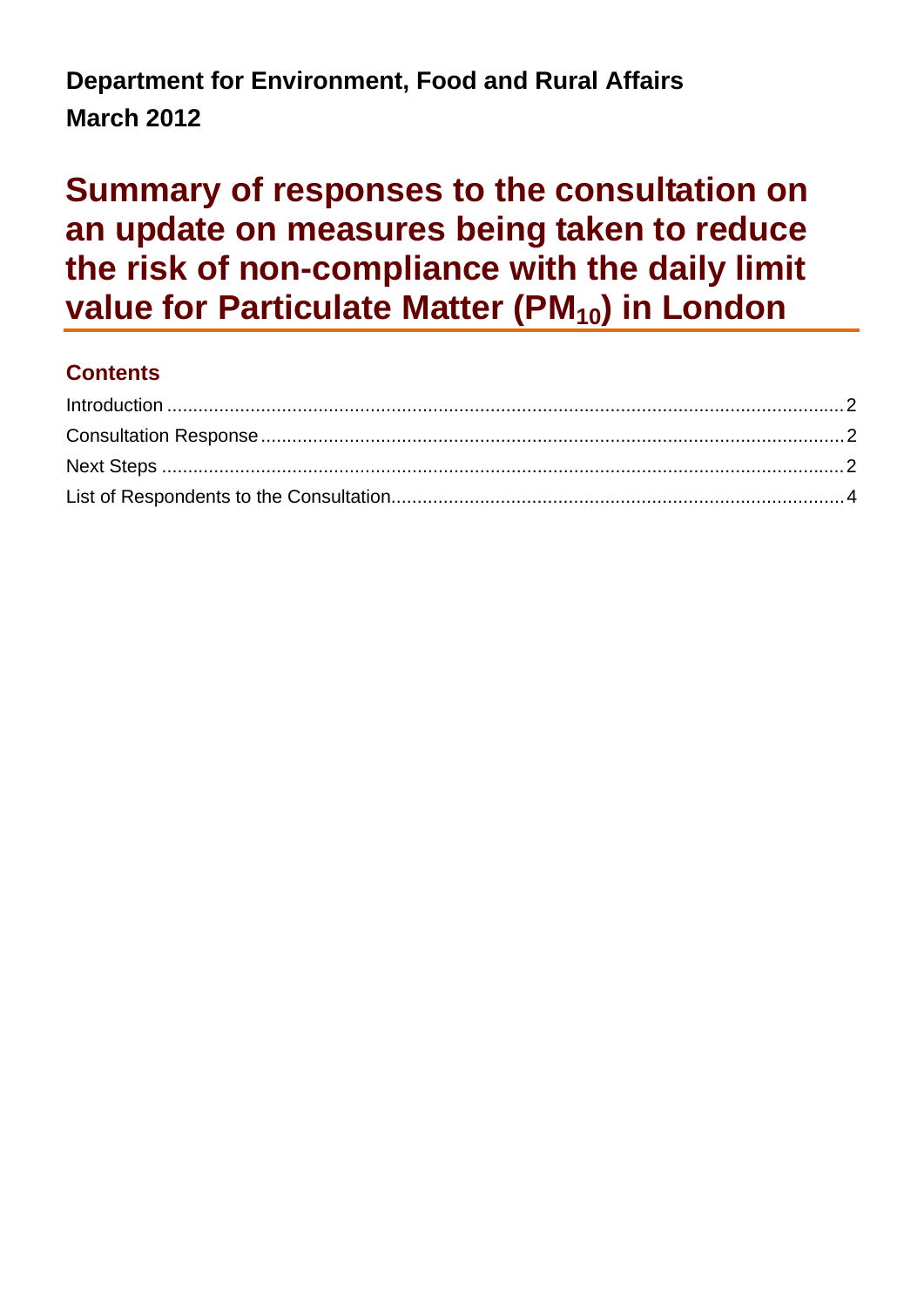#### <span id="page-1-0"></span>**Introduction**

- 1. On 12 October 2011, Defra published a 12 week consultation inviting views on a delivery update on the measures being taken in London to reduce the risk of non-compliance with the daily limit value for particulate matter  $(PM_{10})$  as defined in the EU Ambient Air Quality Directive 2008/50/EC. The consultation closed on 6 January 2012.
- 2. Further details of the consultation can be found on the Defra website ([http://www.defra.gov.uk/consult/2011/10/12/particulate-matter-pm10/\)](http://www.defra.gov.uk/consult/2011/10/12/particulate-matter-pm10/).

#### **Consultation Response**

- 3. Nine responses to the consultation were received. Four of the responses were from interested environmental organisations; three responses were from individuals, one from a local authority and one from a political group. A list of respondents can be found at the end of this document.
- 4. The table below summarises the main comments on the measures set out in the update. Some respondents commented on issues outside the scope of the consultation including on the air quality monitoring and assessment regime in London and the lawfulness of the Air Quality Plan. These comments have been noted.

#### **Next Steps**

- 5. We would like to thank the respondents for their comments on the measures in the update and also for their suggestions on future measures. The consultation comments have been shared with the Department for Transport and Greater London Authority and will be factored into future discussions on local air quality improvement measures.
- 6. Looking ahead, the 2011 air quality compliance assessment for London will be completed and submitted to the European Commission in September. A report from the Mayor of London on the effectiveness of the Clean Air Fund measures included in the delivery update is expected in late 2012.

| <b>Main Issues Raised in Response to the Consultation</b>                            |                                                                                                                                                                                                                                                                                                                                                                                                        |  |
|--------------------------------------------------------------------------------------|--------------------------------------------------------------------------------------------------------------------------------------------------------------------------------------------------------------------------------------------------------------------------------------------------------------------------------------------------------------------------------------------------------|--|
| <b>Main Issue</b>                                                                    | <b>Summary of Responses and Government Response</b>                                                                                                                                                                                                                                                                                                                                                    |  |
| Reducing the risk of non-<br>compliance with the $PM_{10}$<br>daily limit in London. | Many of the measures included in the update (e.g. on vehicle idling)<br>were welcomed and supported but the majority of respondents felt<br>that further action was needed if the EU daily limit for $PM_{10}$ is to be<br>met consistently across London. Either additional measures or the<br>tightening of existing measures were proposed to help ensure<br>compliance is achieved and maintained. |  |
|                                                                                      | Additional measures proposed included: a Low Emission Taxi Fund<br>to offset the cost of Euro 5 taxis; a new inner-city Low Emission<br>Zone with tighter standards; an updated Electric Vehicle Delivery<br>Plan and further incentives for electric vehicle users.<br>Other respondents proposed: tightening the new taxi and private                                                                |  |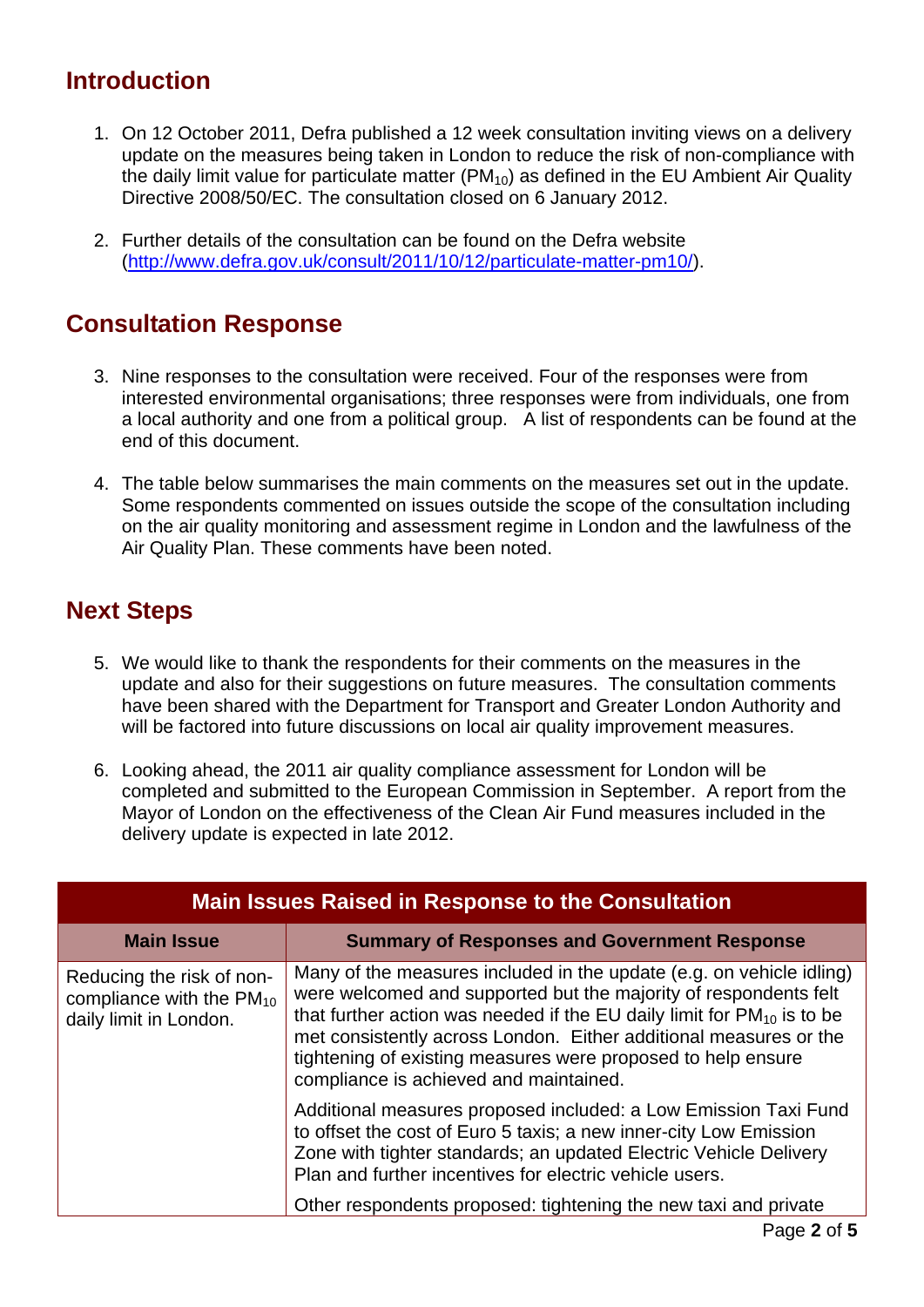|                                             | hire vehicle (PHV) age limits; including a scrappage scheme<br>alongside the congestion charge greener vehicle discount; ensuring<br>consistency of cycling provision across London; and addressing<br>cycling infrastructure and safety issues to further encourage the<br>modal shift to bike.<br><b>Government Response: The Mayor of London has set out a</b><br>comprehensive strategy to reduce PM <sub>10</sub> emissions in central<br>London by a third by 2015. This includes a combination of<br>London-wide measures, such as tightening of Low Emission<br>Zone standards, and targeted local measures, such as the use<br>of dust suppressants. The Government is committed to<br>working with the Mayor, London Boroughs and other<br>stakeholders to deliver further improvements in air quality in<br>London. |
|---------------------------------------------|--------------------------------------------------------------------------------------------------------------------------------------------------------------------------------------------------------------------------------------------------------------------------------------------------------------------------------------------------------------------------------------------------------------------------------------------------------------------------------------------------------------------------------------------------------------------------------------------------------------------------------------------------------------------------------------------------------------------------------------------------------------------------------------------------------------------------------|
| Including 'experimental'<br>measures        | Whilst some of the newer approaches being taken to reduce $PM_{10}$<br>concentrations in London were welcomed, several respondents<br>were concerned that these measures (e.g. dust suppressants) were<br>experimental and in their view the air quality benefits were not<br>conclusive. Instead, there was a preference for tried and tested<br>measures (e.g. LEZ tightening, support for cleaner taxis) where the<br>impacts were known and could be quantified.                                                                                                                                                                                                                                                                                                                                                           |
|                                             | <b>Government Response: The effectiveness of the measures</b><br>being taken is being assessed by TfL and a report will be<br>published later this year. We support the application of new<br>and innovative approaches to improve local air quality. Interim<br>findings from the first year of monitoring demonstrated that the<br>application of dust suppressants achieved up to a 14%<br>decrease in local PM <sub>10</sub> concentrations.                                                                                                                                                                                                                                                                                                                                                                               |
| Targeting measures at<br>pollution hotspots | Six of the respondents felt that many of the measures in the update<br>focused on discrete pollution hotspots rather than reducing<br>population exposure to air pollution across the capital. Pollution<br>hotspots can move over time and it was felt that further action is<br>likely to be more effective if measures tackling emissions at source<br>were implemented on the basis of their impact across London.                                                                                                                                                                                                                                                                                                                                                                                                         |
|                                             | <b>Government Response: This delivery update focused</b><br>specifically on the local measures being taken to reduce the<br>risk of exceedences of the PM daily limit value in those parts of<br>Greater London where problems had previously been identified<br>as part of our national assessment process. A wider range of<br>actions to reduce emissions and improve air quality are set out<br>in the Mayor's Air Quality Strategy. These measures are<br>expected to reduce $PM_{10}$ emissions in central London by a third<br>by 2015.                                                                                                                                                                                                                                                                                 |
| Speed of measure<br>implementation          | Many respondents highlighted the need for urgency in implementing<br>the measures required to ensure London achieves compliance with<br>the $PM_{10}$ daily limit and were concerned that some of the measures<br>included in the update e.g. the financial incentive scheme for taxis,<br>may have been delayed. It was important that the measures had a<br>clear timetable for implementation.                                                                                                                                                                                                                                                                                                                                                                                                                              |
|                                             | Government response: All the local measures being delivered                                                                                                                                                                                                                                                                                                                                                                                                                                                                                                                                                                                                                                                                                                                                                                    |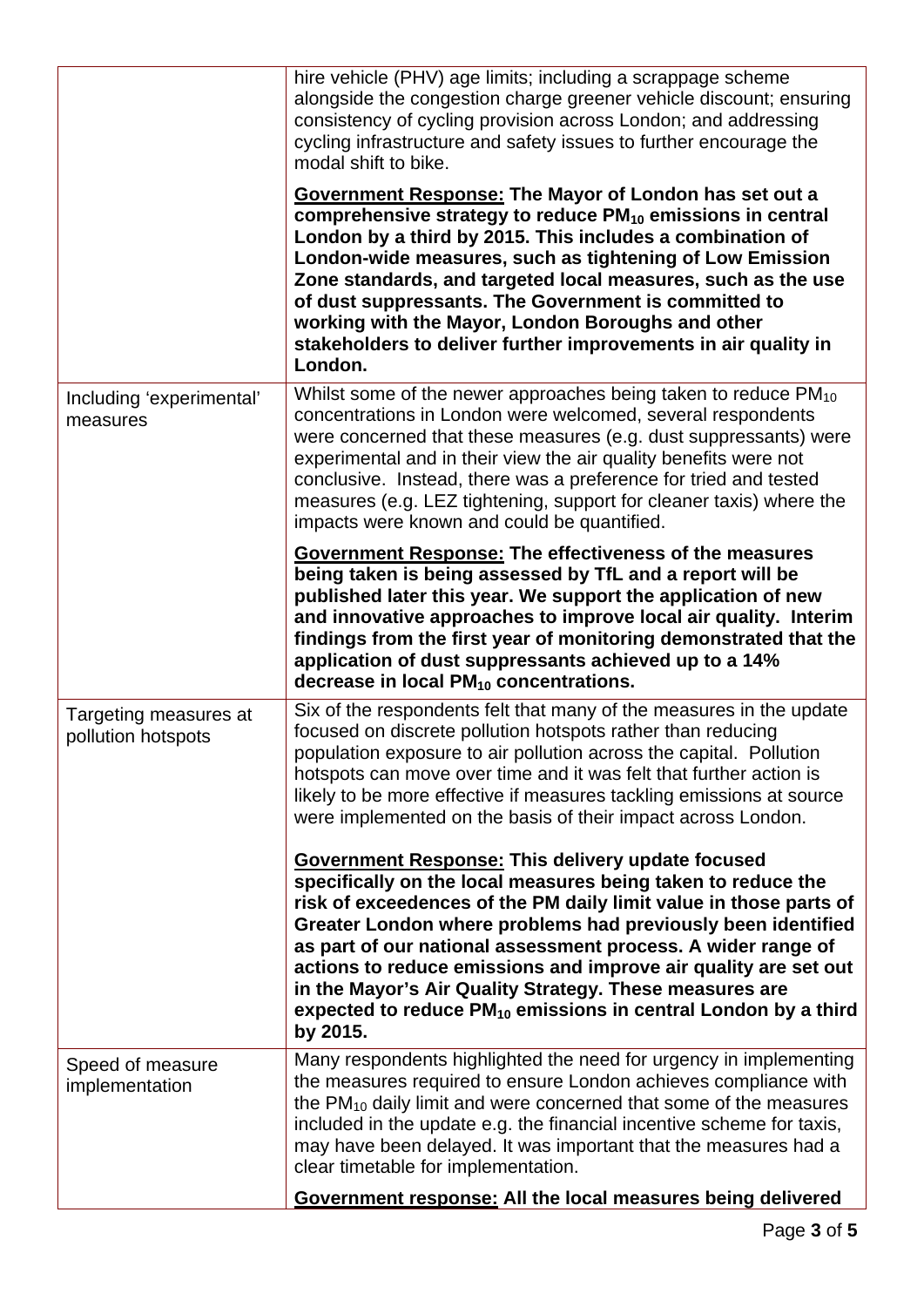<span id="page-3-0"></span>

| by the 2011 Clean Air Fund will be fully implemented by the end<br>of 2012. Other measures being delivered by the Mayor of<br>London, such as new age limits for taxis and a tightening of the<br>Low Emission Zone standards came into effect in January |
|-----------------------------------------------------------------------------------------------------------------------------------------------------------------------------------------------------------------------------------------------------------|
| 2012. A clear timetable for implementation has been set out<br>and timely action is being taken to help ensure London meets<br>EU limit values for $PM_{10}$ .                                                                                            |

### **List of Respondents to the Consultation**

- Campaign for Clean Air in London
- Client Earth
- Darren Johnson
- Friends of the Earth
- Graham Phillips
- Healthy Air Campaign
- Liberal Democrat London Assembly Group
- Royal Borough of Kensington and Chelsea
- Tim Henderson